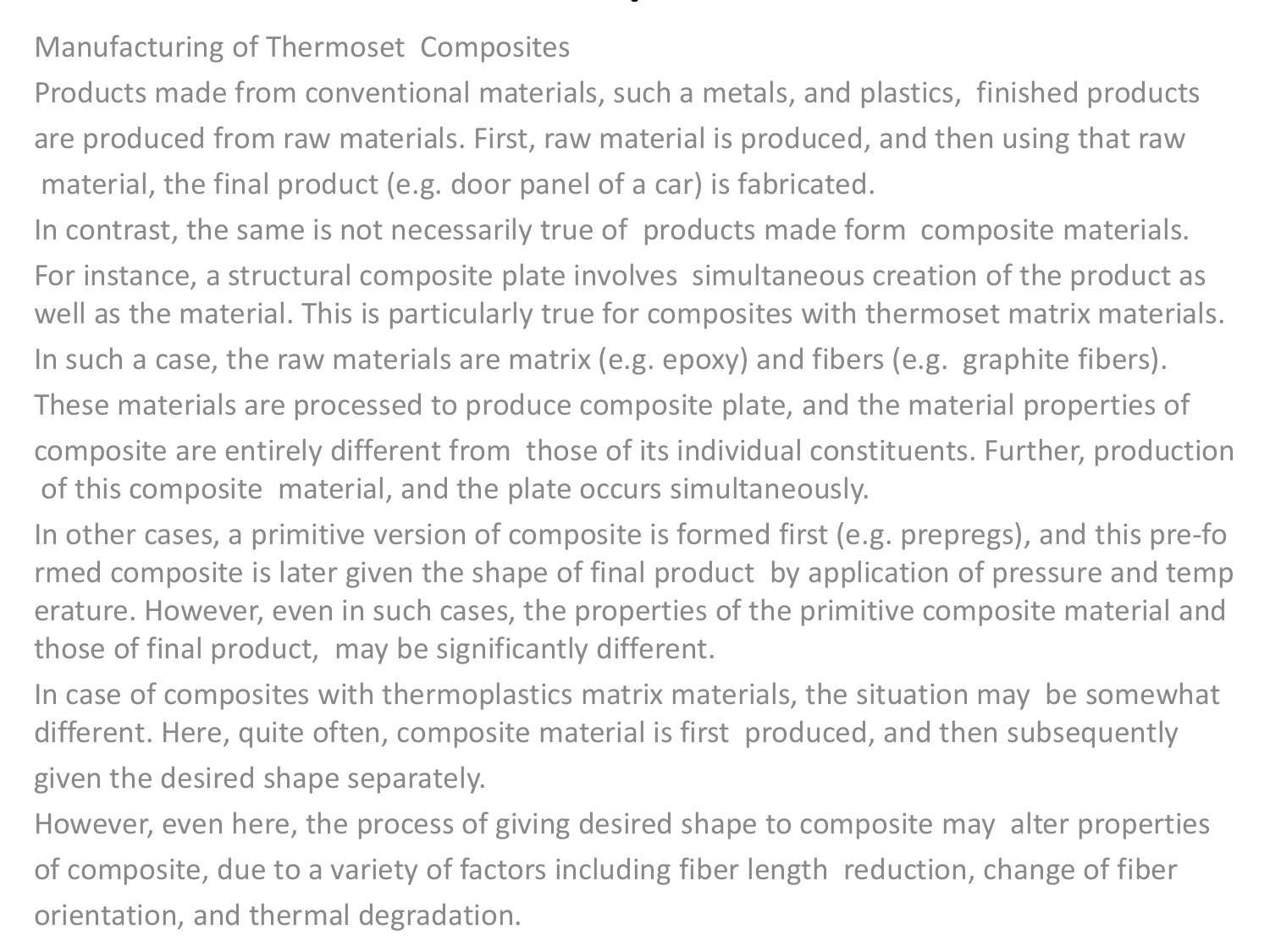Overall, composite materials are produced through a large number of processes. The choice of a specific production method strongly depends on chemical attributes of matrix, and also the nature of final product's shape.

.

Thermoset composites are fabricated either using "wet‐forming" processes, or processes which used premixes or prepregs.

In wet-forming processes, resin in fluid state is used, while forming the final product. The resin gets cured in the product while the resin is "wet". This curing may be aided by application of external heat and pressure.

Typical wet‐forming processes include: Hand layup, Bag molding, Filament winding, RTM (resin transfer molding) and Pultrusion.

In alternative processes, which rely on premix or prepreg forms (and not wet‐forms), pre‐fabricated material in semi‐cured form is used to provide shape to the final product. This final product, which is still only partially cured, is then subjected to heat and pressure with the intention of completing the curing process.

The pre‐fabricated material can be available as: Bulk molding compounds (BMCs) available in amorphous bulk form or Sheet molding compounds (SMCs) available in large rolls of sheets –Prepregs

BMCs and SMCs are produced by compounding resin, fibers, and fillers. This mix is then partially cured. Prepregs are sheets of oriented fibers bonded together by partially cured matrix material.

The matrix material in BMCs, SMCs, and prepregs is frequently thickened so that the semi-cured premix/prepreg is too tacky to make handling of the material problematic. Thickening of these materials is accomplished by using specific thickeners, and also by semi‐ curing the resin.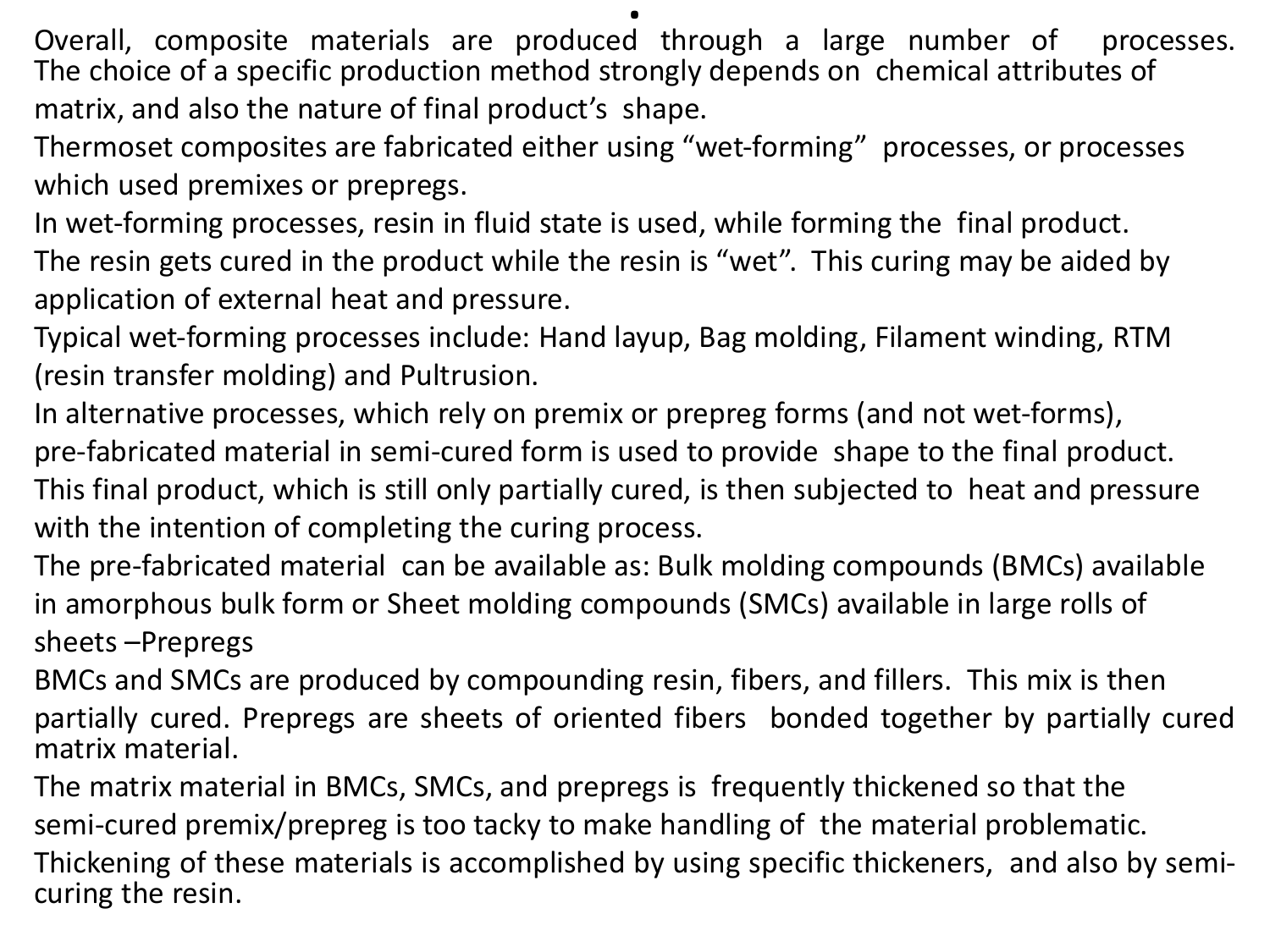In case the resin is in a semi-cured state, the material has to be stored and transported at reduced temperature, since exposure to even moderate temps may complete the curing process.

- Use of premixes and prepregs simplifies the fabrication process of composites, and also facilitates automation of the process.
- Such a process also helps in achieving high volume fractions, as well as uniform distribution of fibers.
- Different Wet Process Techniques.
- Hand Lay-Up: This method is also known as contact-layup. It is the oldest, most commonly used, and the simplest method for fabrication of thermoset composites.
- This method is appropriate for low volume production, and when capital costs need to be mi nimized.
- This method is frequently used to fabricate boats, ducts, pools, furniture, shells and sheets (corrugated or flat).
- This method essentially requires a flat surface (for making sheets), or a mold and cavity for providing shape to the final product. The molding tool may be made from metals, p lastics, wood, or some other appropriate material.
- Hand‐Layup
- Fibers and resin pre‐mixed with curing agent are manually placed against the molding surface The placement of fibers and resin can happen in two ways. These are: – While fabricating composite products with long fibers, reinforcing fibers (in form of mats or fabric)are placed layer-by-layer over the surface, to ensure appropriate stacking sequence, as well as requisite thickness of the final product. Once a particular layer of fiber is placed, it is coated with a layer of resin either through a spray gun, or through a brush.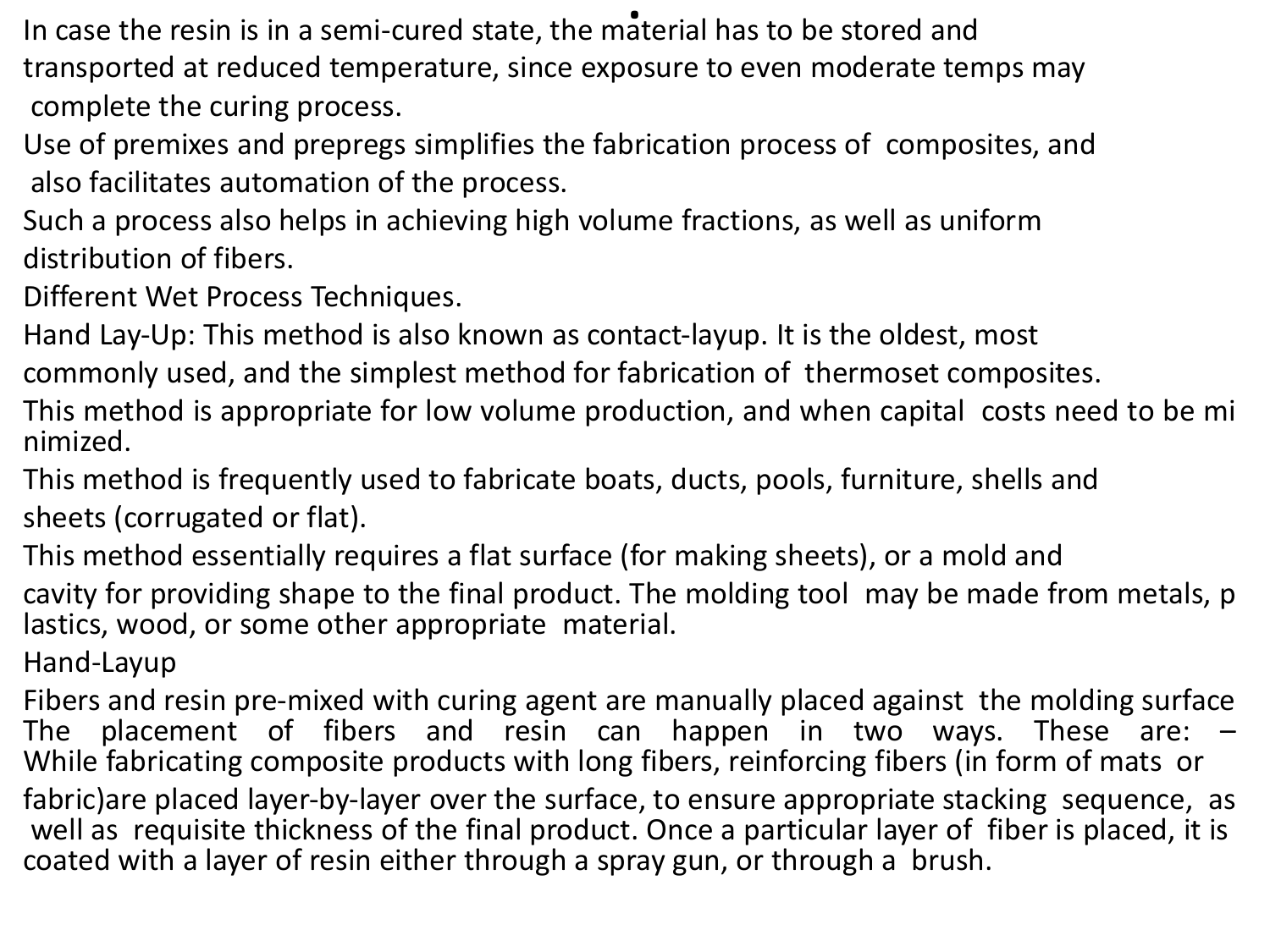Care is taken to ensure that resin is devoid of air bubbles, as it is applied to reinforcing fibers. For this, serrated rollers may be used, which help remove air bubbles, as well as ensure increased wetting of fibers. This manual method of layup may also be used for short fiber composites. While fabricating composites with short fibers, resin and chopped fibers are placed simultaneously on the molding surface. Quite often, the deposition of this fiber‐resin mix is conducted using a spray‐up process. Here, a spray gun with two nozzles is used. While one nozzle is used to feed chopped fibers on to the molding surface, the second nozzle feeds a mix of resin and hardener simultaneously.

.

In either of these processes, quite often, the composite product is covered with a t hin layer of randomly oriented fibers, known as surfacing mat. This layer provides a better surface finish to the product, and may also protect inside of composite against corrosion, if surface mats fibers are corrosion resistant.

In many cases, especially for large sized products, the mold has only one part (either the cavity or the male part). In such cases, the process is called open molding.

## DIAGRAMS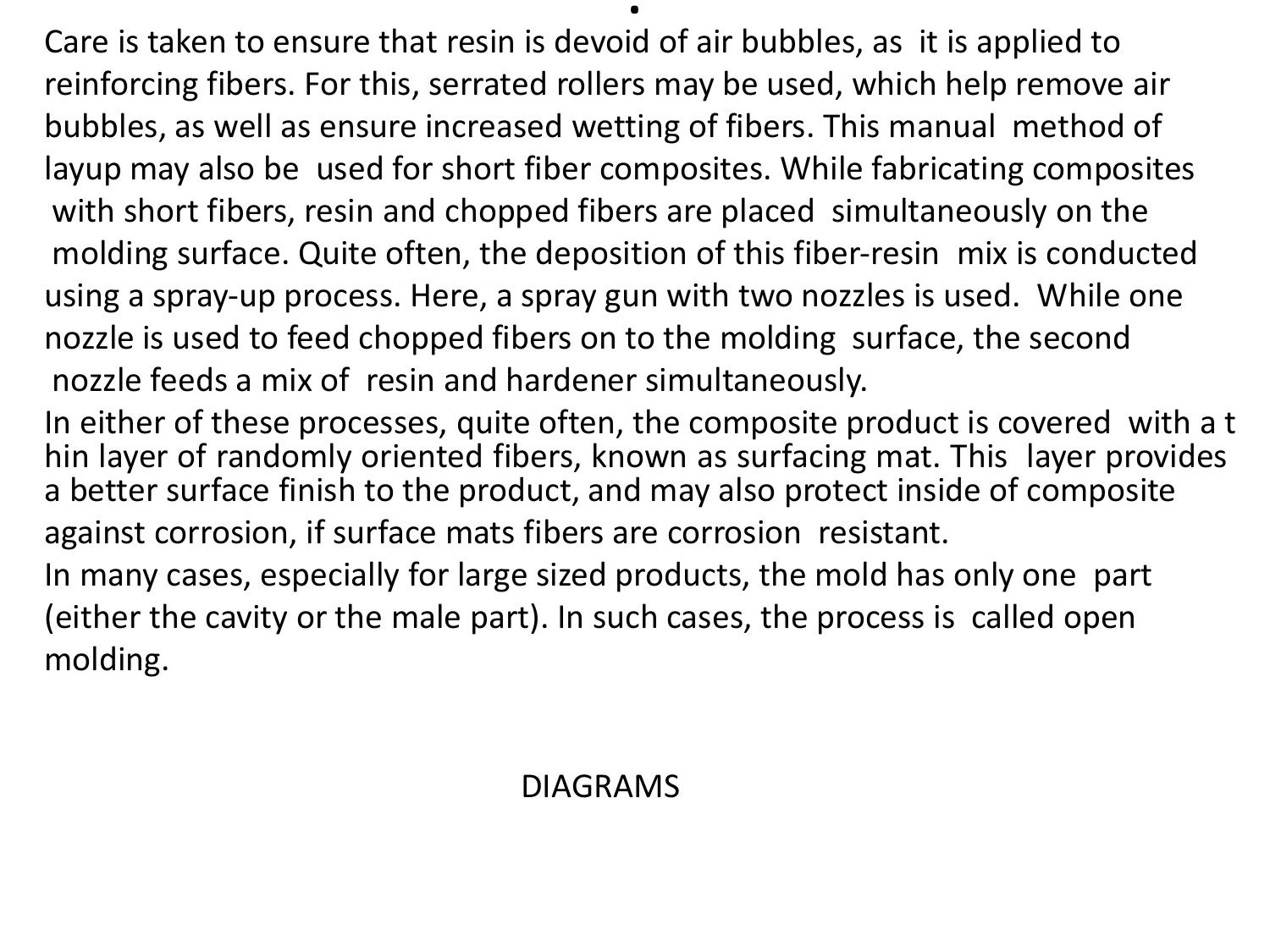Advantages of Hand Layup Process –

Appropriate for large and products with contoured surfaces

Requires limited capital expenses.

Setup costs, and production lead time are less.

Does not require highly trained and skilled personnel.

Flexible in terms of accommodating changes in design.

Complex feature can be fabricated through use of molded-in inserts. Limitations of Hand Layup Process.

.

Inappropriate for large volume production.

Labor intensive.

Requires long cure time, as material hardens at room temperature. Quality control is difficult as many processes are highly dependent on manual skills.

Products produced through open molding process yield one good molding surface. The other surface is rough and coarse in surface finish.

Wastage of materials may be high.

Product‐to‐product variations in quality may be high.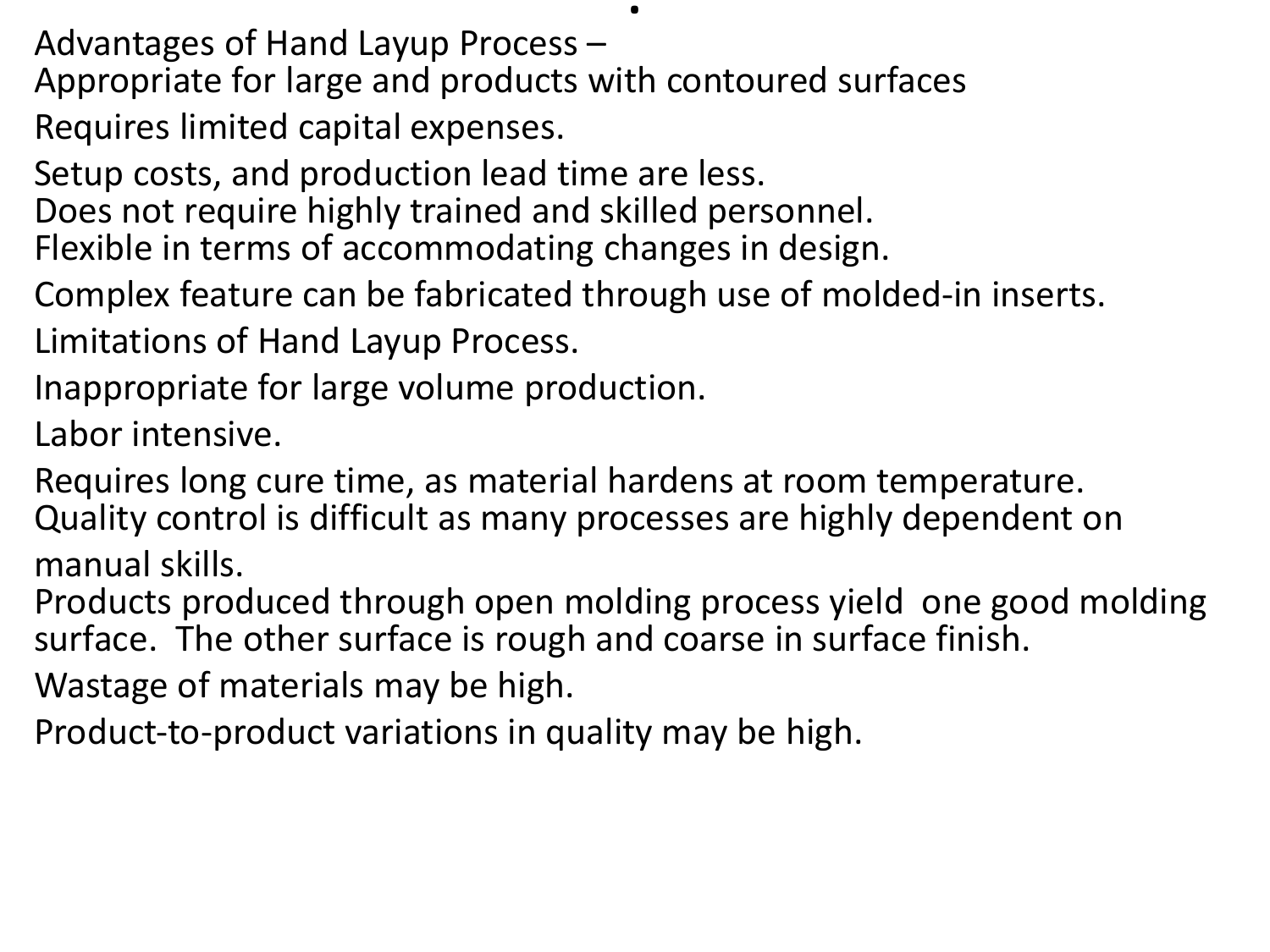Bag Molding

Bag molding technique works well with wet‐forming process, and also with premix/prepreg forming process. It is a very old, and yet versatile composite fabrication process.

.

In this process, layers of fibers, impregnated with uncured resin, are laid on top of a mold, la yer‐by‐layer. Once the layup is complete, the overall fiber stack up is covered with a flexible bag or diaphragm.

The overall assembly is next subjected to external pressure and temperature for purposes of reliably curing the resin in relatively short period of time.

Once curing is complete, constituent materials become one integrated mass in desired shape. They can be subsequently trimmed, and finished, following which they can be used in actual application.

Laying up and proper bagging of the material are very critical steps in the entire process, as they influence the quality of part produced. To ensure this, an elaborate setup is required for bagging.

The layup is setup between a steel mold plate, and caul plate, which are coated with a spray of release coat film as well as release fabric, which ensure that the part does not get stuck to the mold plate. The composite part is covered with peel plies, which protect it against contaminating agents . Further, the laminate is also covered with bleeder plies, which absorb excess resin and breather plies, which act as a pathway for air bubbles and volatile materials to exit out from the composite during curing. The entire setup is sealed in a vacuum bag using appropriate sealants.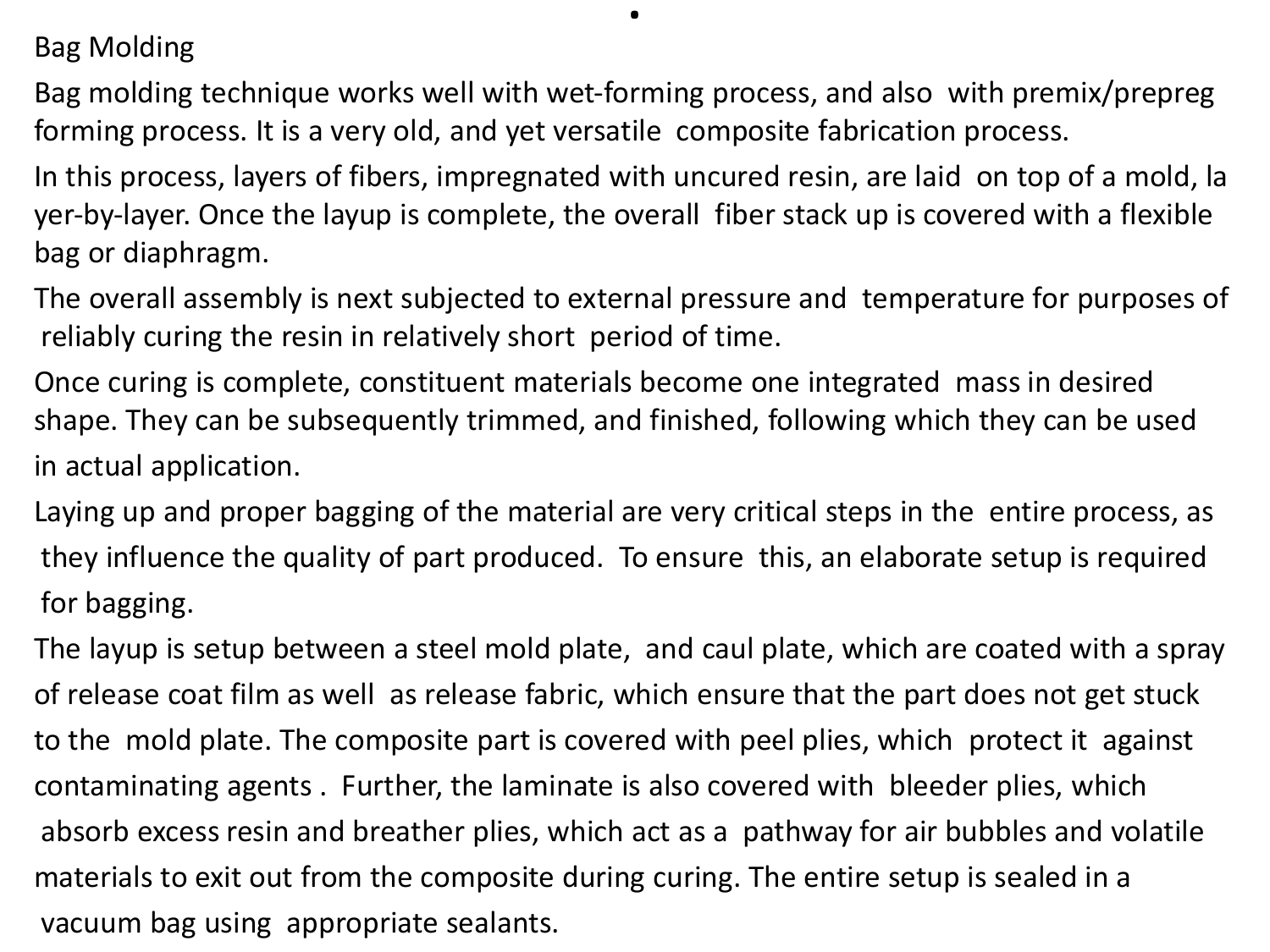In this process, while application of temperature is required to fasten the curing process, application of pressure is important to ensure good surface finish, dimensional accuracy and also to eliminate presence of air and porosity in the composite component.

.

Bag molding process can be categorized, based on the method of application of external pressure, into three groups.

Pressure bag molding: Here pressures exceeding 1 bar are applied on the composite material being processed.

Vacuum bag molding: In this process, the composite materials is subjected to vacuum to remove air bubbles from the laminate. Post this stage, the material may be subjected to atmospheric pressure while it undergoes curing process in an oven.

Autoclave molding: Here, the composite is subjected to vacuum pressures, and also elevated pressures simultaneously, while it undergoes curing at elevated temperatures. In this process, the part is enclosed in a bag connected to a vacuum pump. Further, the exterior of the bag is subjected to pressures exceeding 1 bar. Finally, curing of the resin is

initiated through raising the temperature of material by placing it in an autoclave chamber. In such a process, application of high pressure ensures increased removal of air and other

volatiles, increased wetting, and improved impregnation of fibers with resin.

Pressure bag molding is relatively expensive due to tooling costs. In this method, tooling is expensive since it is integrated with curing pressure system.

Further, tools for this type of bag molding are part specific.

In contrast, vacuum bag and autoclave molding approaches are relatively inexpensive as the basic curing equipment does not change.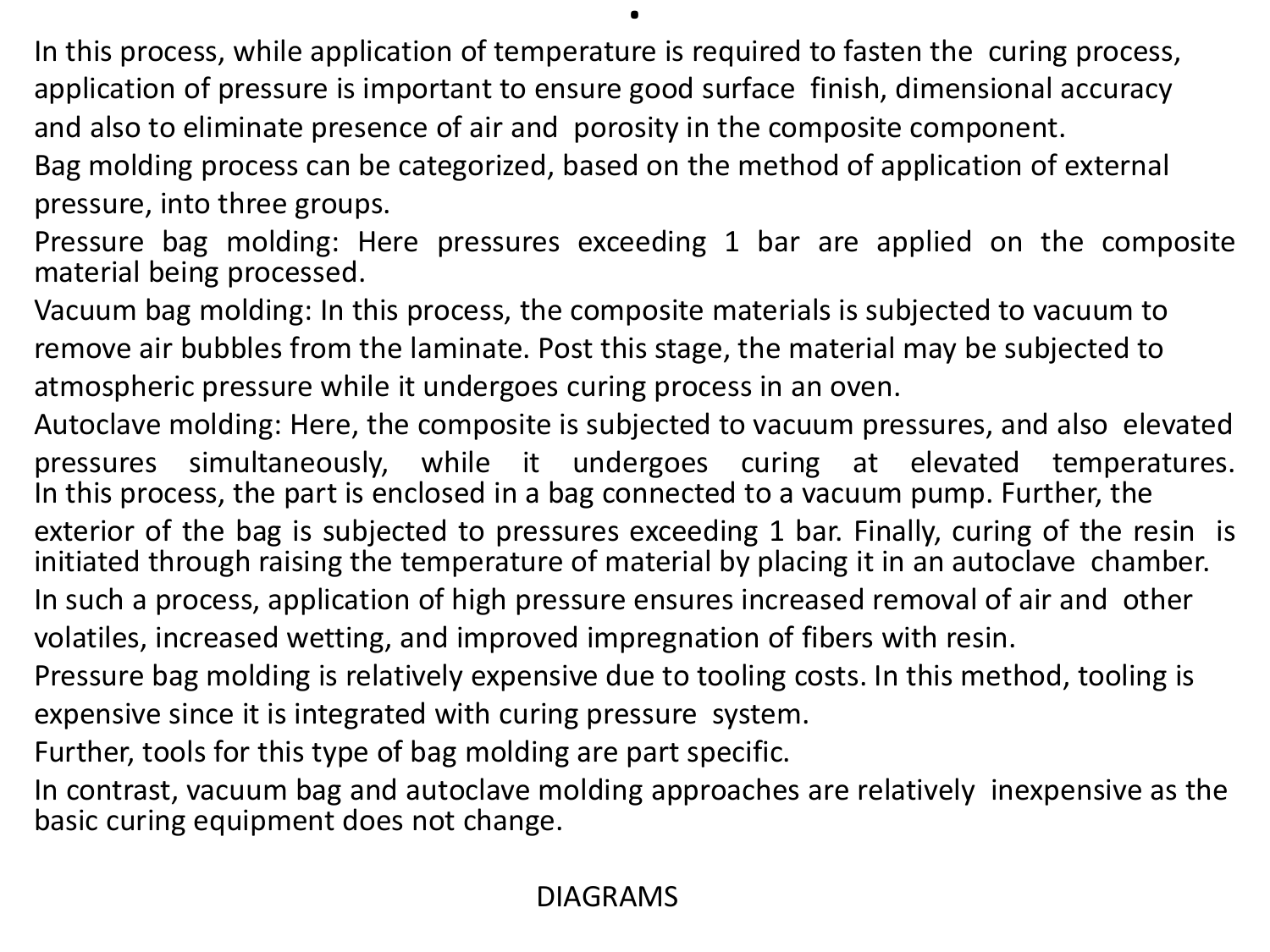Resin Transfer Molding

Resin Transfer Molding, commonly known as RTM, is a wet‐process, where f ibers and resin are placed in the mold separately.

.

First, layers of fibers (or mats/fabrics, …) are placed in the mold layer‐by layer. Once all the layers of fibers have been placed, pressurized resin is introduced in the mold to impregnate the fibers. The mold cavity, into which resin flows, has inlets for resin, and also vents for air.

Once the mold is full of resin, the system is heated to initiate curing. However, in certain applications, curing may occur at room temperature. In this method, low viscosity resins are chosen, as such resins wet fibers, and also enter inter‐fiber gaps relatively easily.

RTM ensures improved control over fiber orientation, as fluid pressure in resin is not sufficiently large enough to dislodge fibers from their intended location.

Vacuum assisted resin transfer molding (VARTM) is a variation of RTM, where vacuum pressure aids flow of resin, and also wetting of fibers. Compared to RTM, VARTM is significantly less expensive.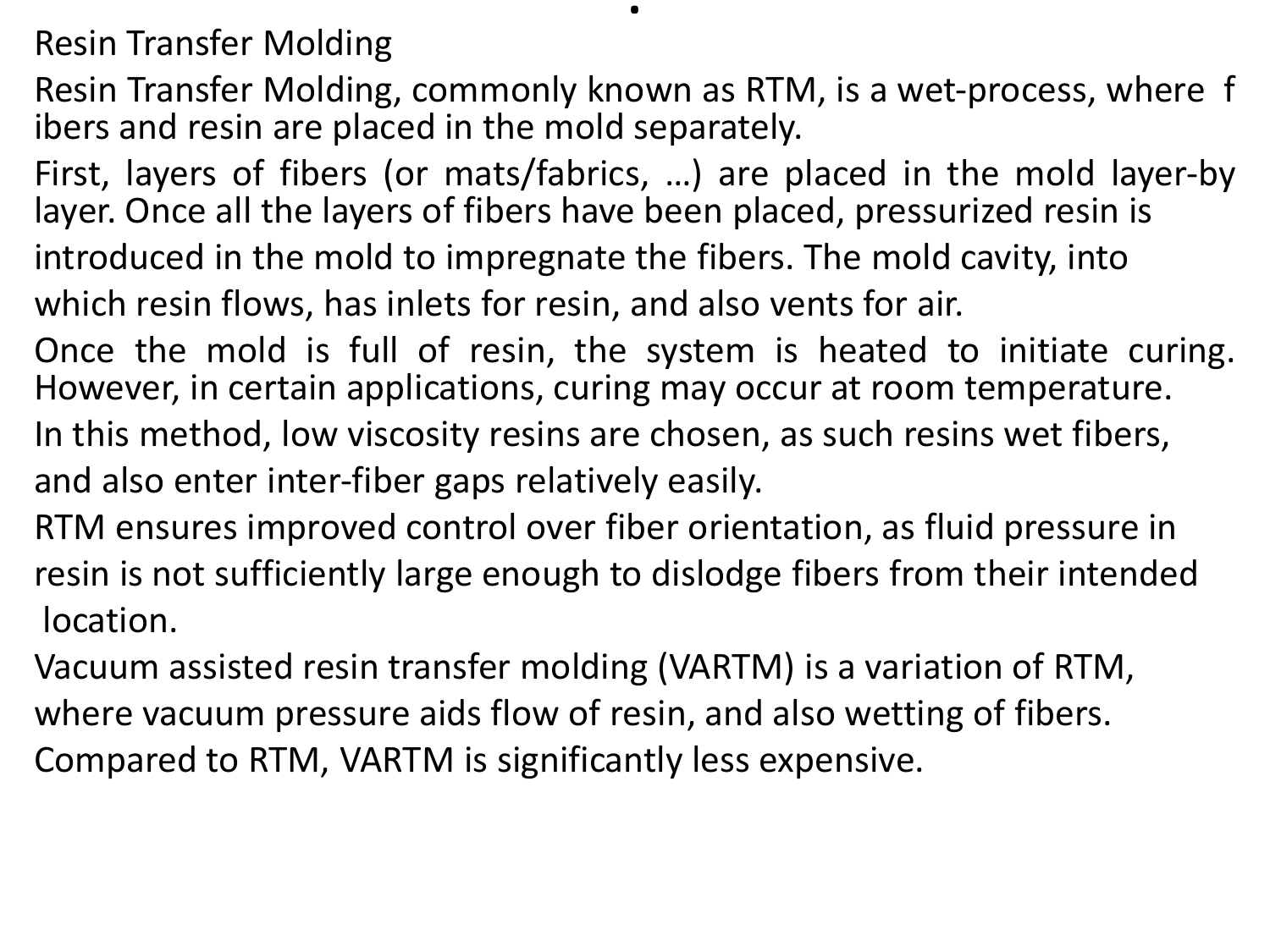Filament Winding

Filament winding is a very popular method to produce composite parts which are axi‐symm etric. Composite pipes, tubes, tanks, cylinders, domes, spheres are fabricated using filament winding technique.

.

In this process, an axi‐symmetric mandrel with an outside surface similar to the inner surface of part to be produced is used to produce the axisymmetric composite part. Fiber from continuous‐fiber rovings gets wetted as it passes through a resin bath. This resin‐wet , as it exits from resin bath gets wound on a mandrel, which continually rotates on its axis of symmetry.

Care is taken, that there is sufficient tension in fiber so that the winding remains taut on the mandrel.

In typical filament winding machines, the rotational speed of mandrel, and also the traverse speed of resin bath, are variable process parameters. By choosing appropriate values of these parameters, the helix angle of filament wound can be controlled, layer‐by‐layer, and section‐by‐section in the desired part.

Using such an approach, the filament winding pattern can helical, or circumferential, or even longitudinal. Quite often, an optimally designed filament wound part would have a combination of winding patterns.

Once the winding is complete, filament wound part is allowed to cure. Post curing, the mandrel is taken out. To facilitate easy removal of mandrel, a variety of mandrel designs have been developed. Mandrel may be made of segmented and collapsible, inflatable, or made of materials with low melting points. They may also be fabricated from salts, soluble plasters, or plasters which can be broken post curing of the part.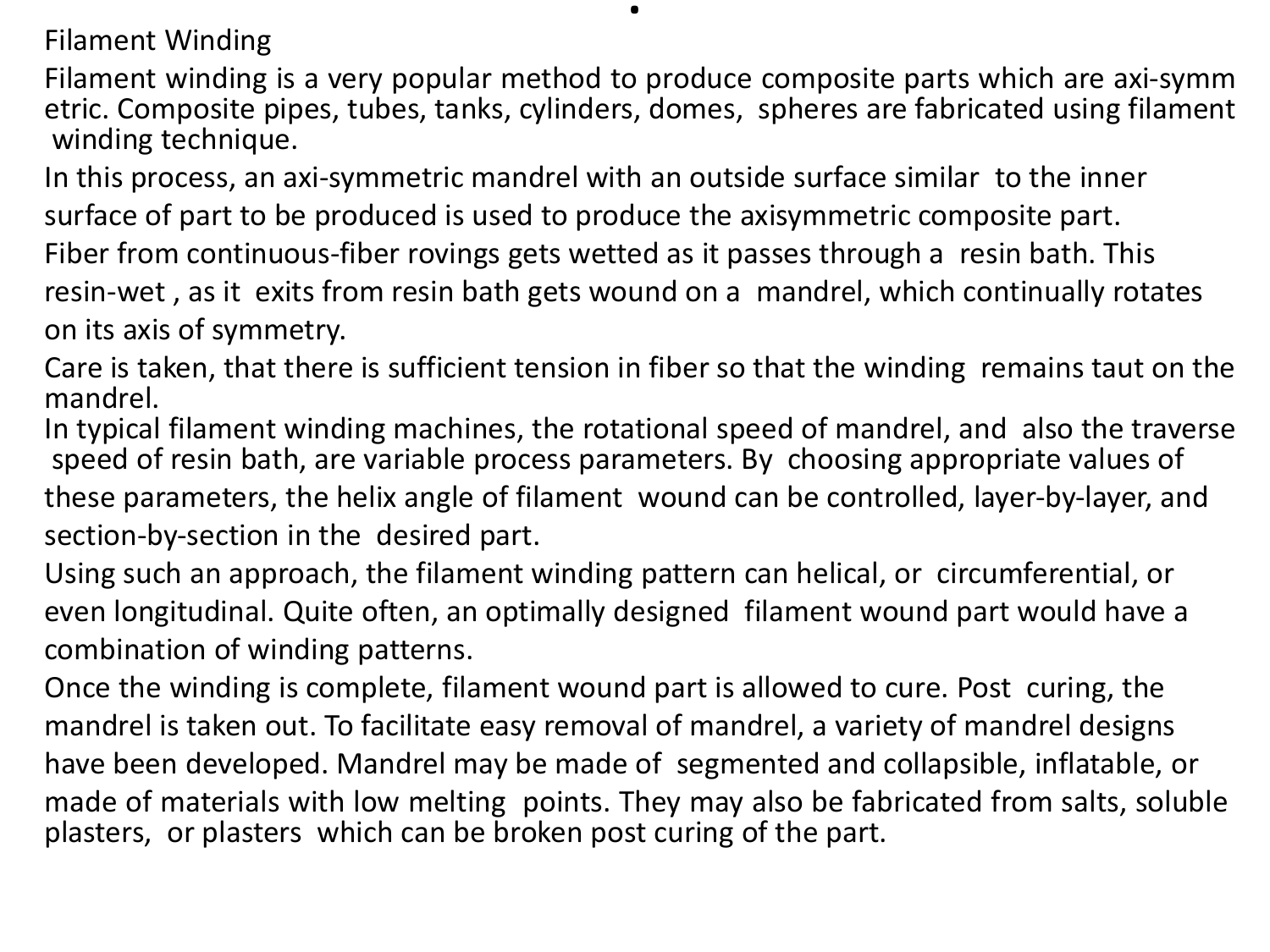As mentioned earlier, fibers in this process are continuous, and come as rovings. Several of these rovings may be mounted on a creel, which is essentially a shelf holding sveral roving packages.

.

Filament winding is also performed using prepreg tapes. Compared to filament winding using wet‐process, parts produced from prepreg tapes exhibit less fiber damage, and better product quality.

Further, such an approach provides latitude to use resin systems, which may not be manageable in wet layup systems. Finally, usage of prepregs for filament wound parts also makes the overall production environment cleaner, and better controlled.

Filament winding process has specific advantages and limitations. These are listed below.

Advantages –Easily prone to automation and thus amenable to high production volumes. High strength products are produced due to fine and continual control of fiber angle.

Various sizes can be produced using this method.

Directional control of modulus and strength is feasible.

Limitations –Winding at angles when fiber is almost parallel to axis of symmetry is difficult. Reverse curvature parts cannot be produced easily.

Complex shapes, particularly parts with two‐directional curvatures are difficult to produce. External surface finish is not always high.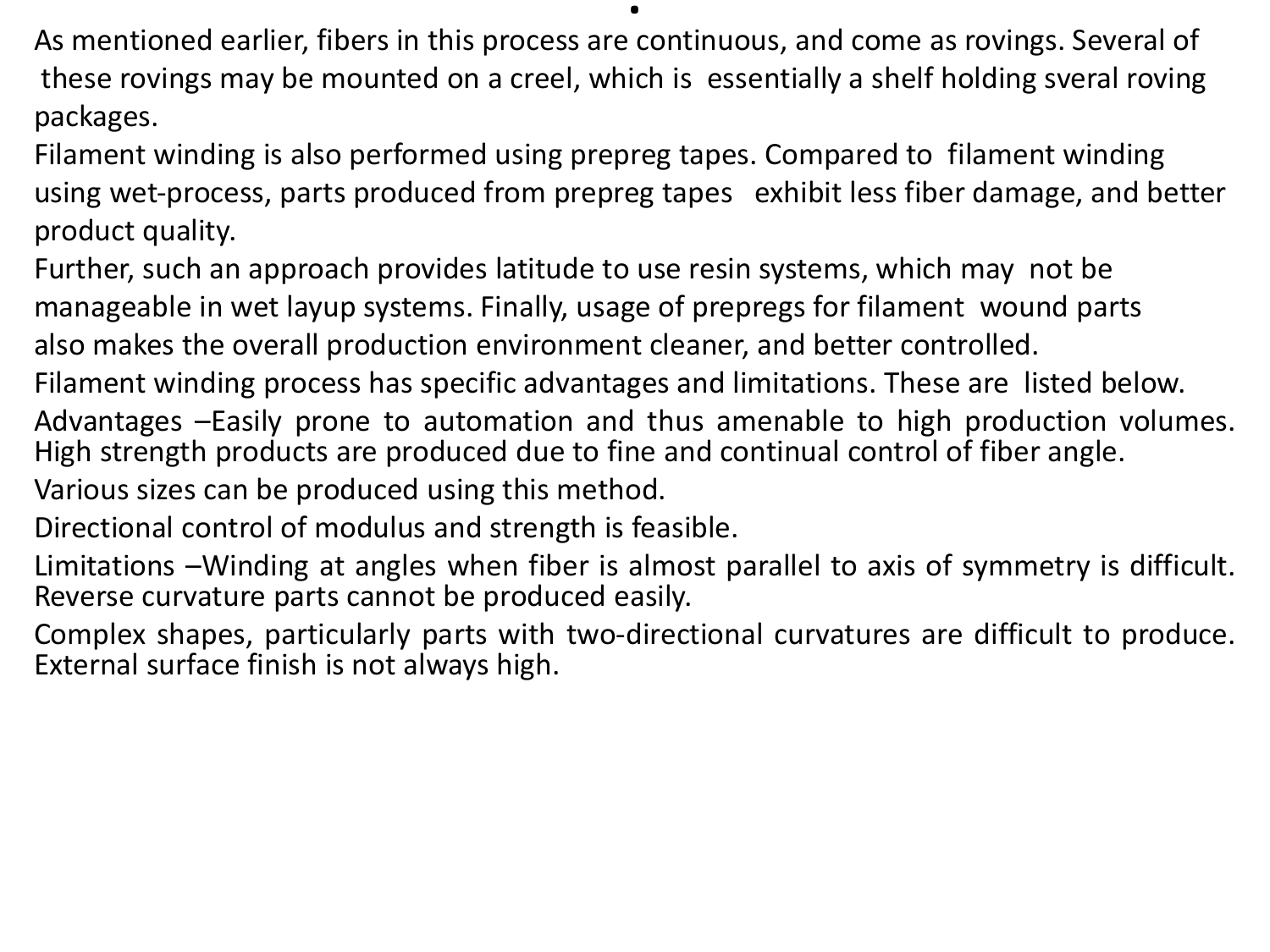Pultrusion

Pultrusion is a fabrication process used for composites, which is similar to the conventional pro cess of extrusion. In this process. The reinforcing material, in form of a tape, or mat, or roving, passes through a resin bath.

.

Post bath, the reinforcing material passes through a pre‐forming fixture, where it acquires its cross‐sectional area partially. At this stage, it is also "squeezed" off its excess resin as well as voids. Finally, the reinforcing material passes through a heated die, where resin gets continuously cured and the composite acquires its final and intended cross‐section. Unlike extrusion, where the material is pushed thru a die, the process of pultrusion involves pulling of reinforcing materials (fibers, tapes, rovings, mats, etc.) through the die. This difference is attributable to the fact that the reinforcing material, while passing through the pre‐forming fixture, it is not cured yet, and hence is prone to buckling when subjected to compressive "push" forces. Pultrusion is used extensively to fabricate bars, tubes, rods, and other structural shapes. Profiles produced this way are very strong as well as stiff in the fiber direction.This process of fabrication works well with resins which cure without producing by‐product. Occasionally, this process is also used with thermoplastic resins. However, in such cases, high power and specialty machines are required since the resin is highly viscous, and thus force required to pull the reinforcement is significantly higher vis‐à‐vis that required while pultruding composite sections with thermoset resins. Also, due to high viscosity, proper wetting and impregnation of fibers with resin is more

difficult. Hence, specialized equipment is used for this purpose.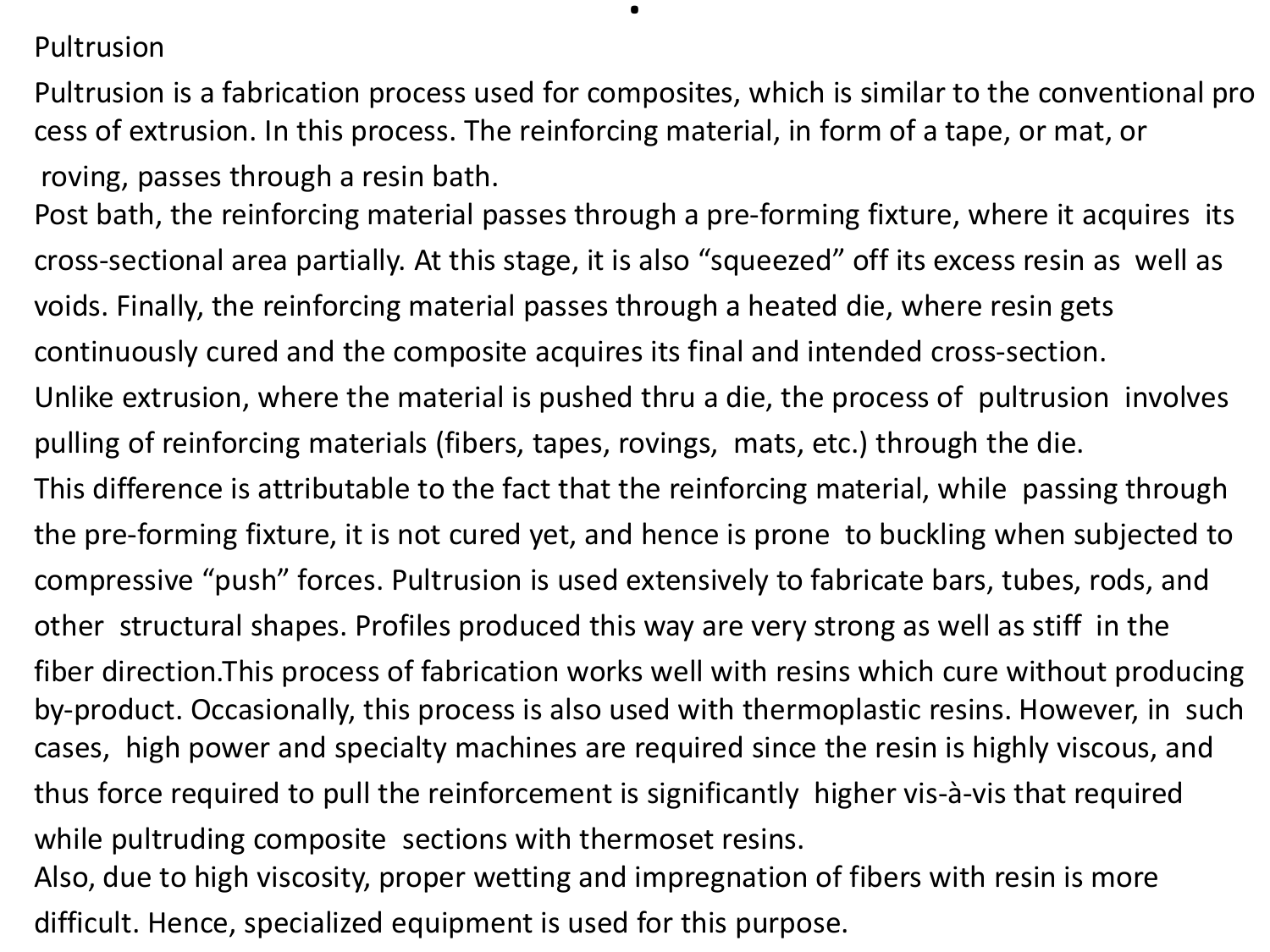Composite Fabrication Using Preformed Molding Compounds(PMCs)

Several thermosetcomposite products are fabricated using matched‐die molds through processes such as compression molding and injection molding. While composite fabrication using matched‐die molds can be a wet process it is more convenient to use premixes and prepregs. This is so because use of prepregs and pre‐mixes increases production throughput, and makes the process more controlled.There are three types of preformed molding compounds. These are: Dough or bulk molding compounds (DMCs or BMCs);

.

Sheet molding compounds (SMCs) and Prepregs.

BMCs/DMCs: These compounds have a consistency of dough, and are premixes of resin, chopped fibers, andfillers. The compound is often available in rope form, and its fiber volume fraction is approximately 20%.

SMCs: These compounds are available in sheet form. In SMCs, polyester resin is typically used as matrix material, while chopped glass, carbon or kevlar fibers may be used as reinforcements. Fiber volume fraction in such compounds is 20‐35%. Fibers, though chopped, are longer vis‐à‐vis BMCs. Prior to molding, SMC sheets are trimmed to appropriate size, and then pressed and heated in the mold.

Preimpregnated Fiber Reinforced Plastics: These compounds, also known as prepregs, are used for producing high performance laminates. Prepregs are reinforced with rovings, fabrics, continuous unidirectional fibers, or even random and chopped fibers, and preimpreg nated with partially cured resins.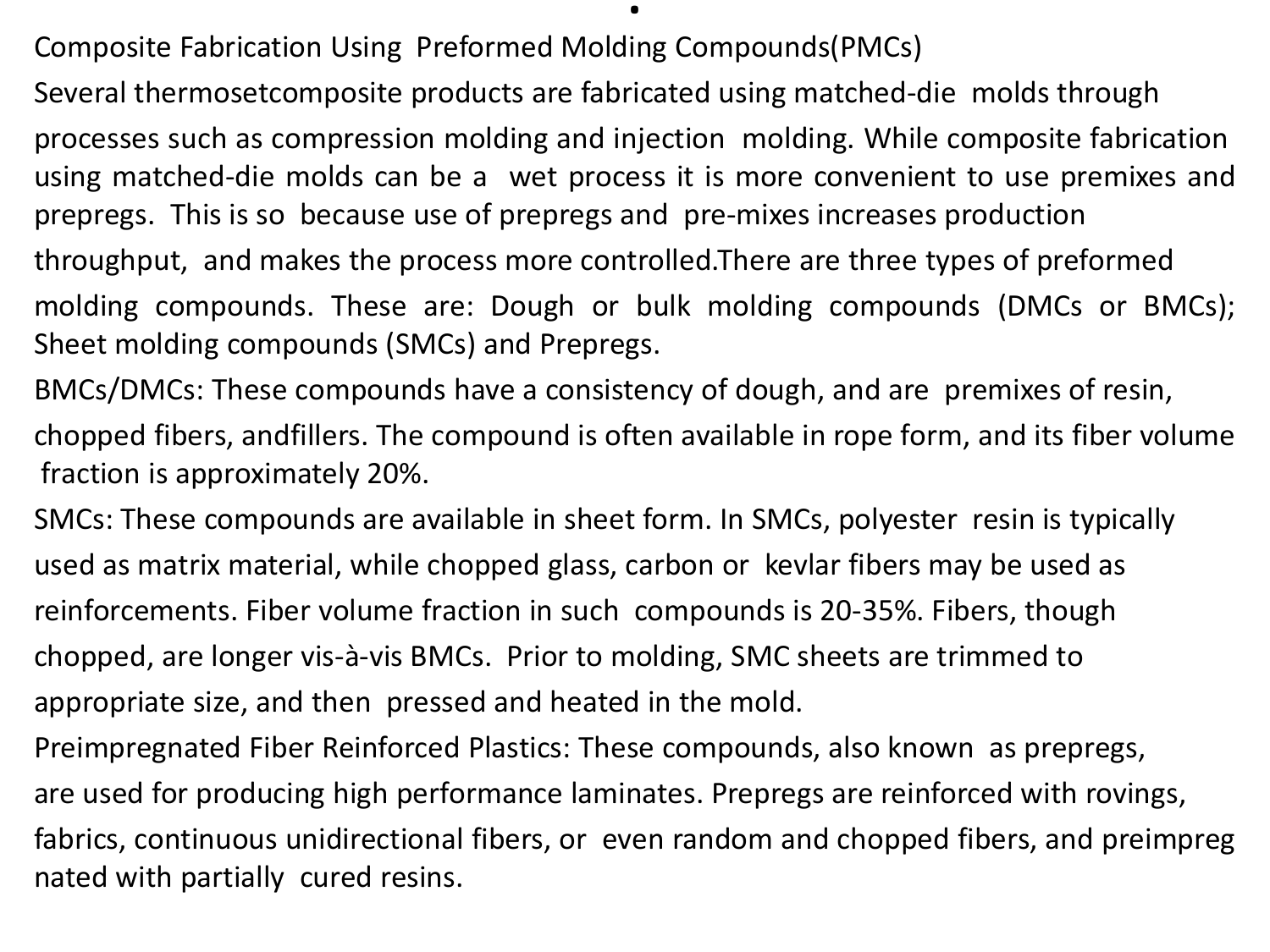Prepregs, unlike SMCs and BMCs contain no additives like fillers, pigments, and other additiv es. Carbon, kevlar and glass are typical fibers used in prepregs.

Fabrication of final products using BMCs and SMCs is done through matched die molding process. In contrast, Prepregs are used in hand lay‐up, bag‐ molding, and winding processes.

Fabrication of Thermoplastic Resin Matrix Composites:

Thermoplastic matrix composites may either have short fibers, or long fibers. The

fabrication process for these two types of composites are significantly different.

For thermoplastic resin composites reinforced with short‐fibers, injection molding

is the preferred method. Towards this end, conventional injection molding machine, either sc rew driven, or plunger driven, are used widely.

The raw material for product made from short fiber reinforced thermoplastic composites comes in pelletized form. These pellets have short fibers encapsulated

in matrix material. Several resins reinforced with short glass fibers are commercially available . Some of these resins are: polypropylene, ABS, polycarbonates, and

blends of polyphenylene oxide (PPO) and polystyrene.

Process parameters for short‐fiber reinforced thermoplastics are significantly different from those for plain thermoplastics. These differences are attributable to: – Difference in rheological properties of molten pellets; Increased thermal conductivity; increased wear of tool due to presence of glass fibers ; difference in shrinkage of reinforced pellets vis‐à‐vis plain thermoplastics; direction dependent mechanical properties of reinforced plastics. In reinforced plastics, short‐fibers tend to align with the direction of flow of resin in the mold.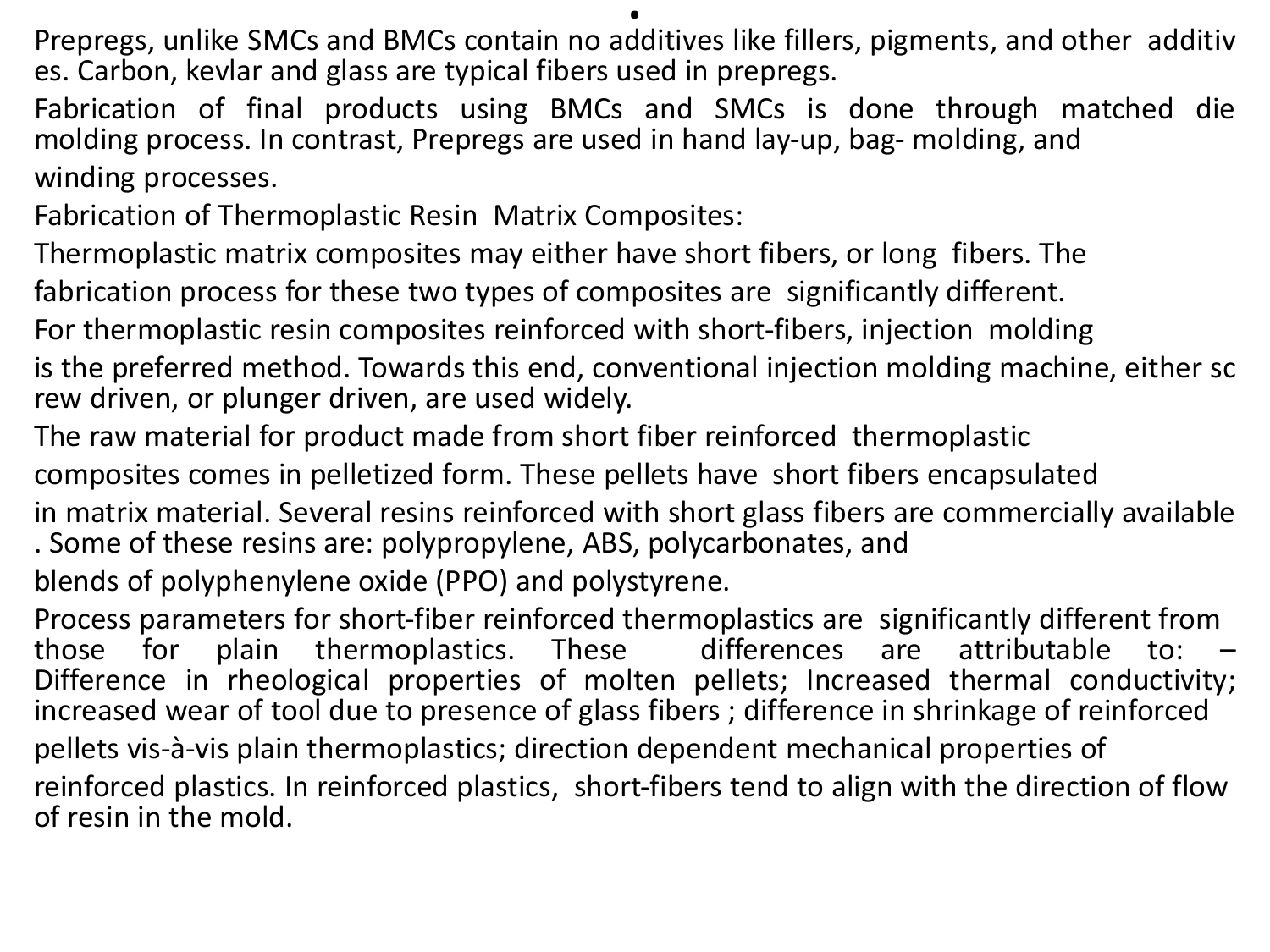.

There have been attempts to introduce dry blends of polymer and fibers directly into the injection molding machine, rather than using pellets which are pre‐mixes of fibers and resin. However, it has been found that components

produced this way have relatively coarser surface finish, and also variable strength due to non‐uniform distribution of fibers in matrix.

Stamping and thermoforming are 2 other methods used for thermoplastic resin matrix com posites.

These methods use reinforced thermoplastic sheets as the "raw" material. These sheets are produced by laminating chopped strand mats using a thermoplastic matrix material.

In certain cases the reinforcement could also rely on continuous rovings. AZDEL is one such commercially available materials in sheet form, which has 40% glass (by weight) bound in a polypropylene matrix.

Unlike conventional stamping process, where sheets of metals are usually formed into final shape at room temperatures, stamping of thermoplastic sheets requires application of temperatures to soften thermoplastic materials.

Fabrication of Metal Matrix Composites:

Metal matrix composites require embedding of reinforcing fibers into a metallic matrix. This requires either melting the matrix material, or hot pressing matrix into fibers. In either case, high temperature are required to produce these specialty composites.

A direct consequence of application of high temperatures is increased reactivity between specific fiber‐matrix combinations. For instance, glass fibers react with aluminum at high temperatures. Such a reactivity may lead to degradation of composite's properties.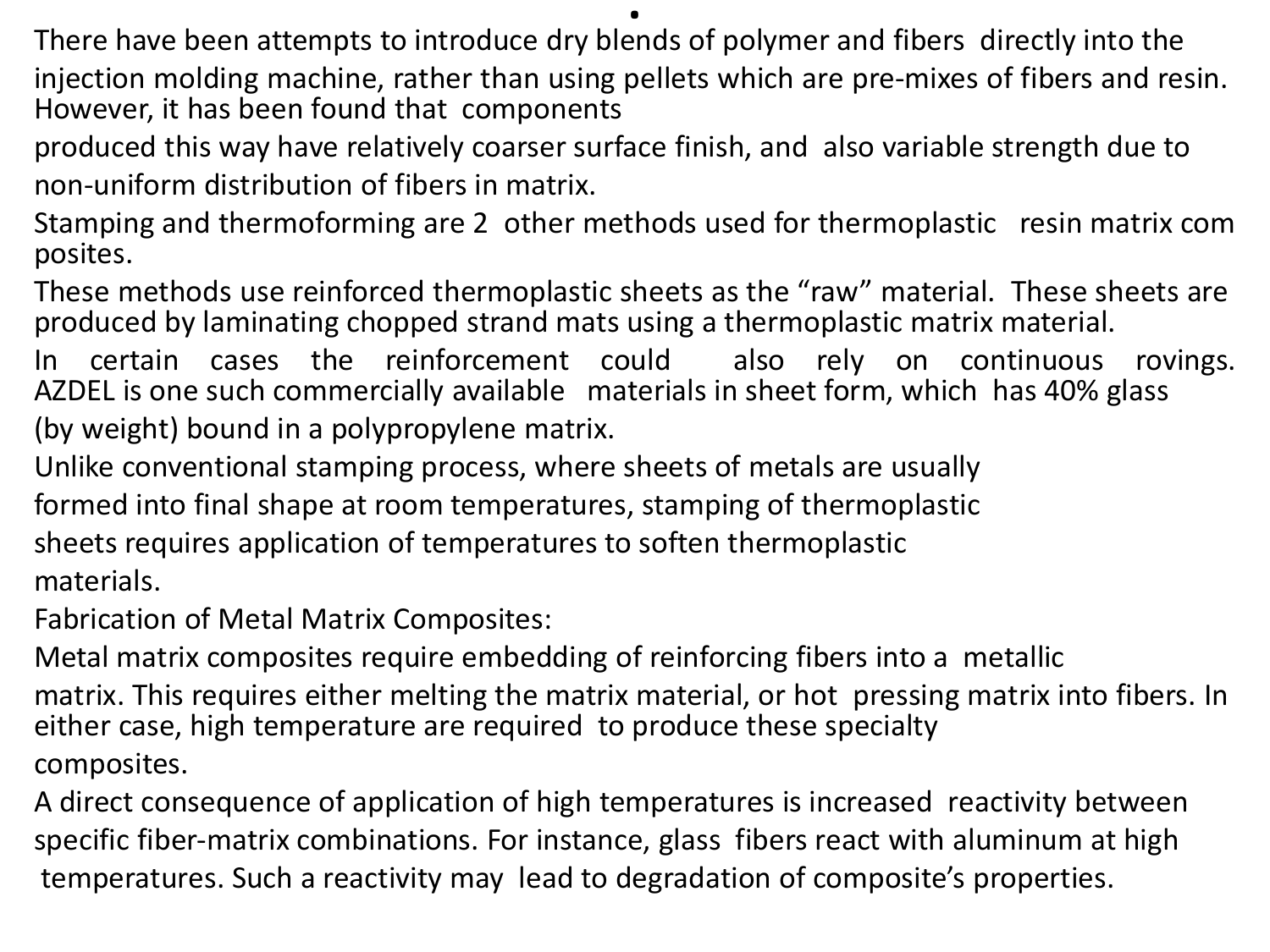Further, metal matrix composites are frequently used at elevated temperatures. Under those conditions the specific matrix‐fiber combinations may react leading to reduction of material' s performance. Thus appropriate methods have been devised to manage such concerns. For non‐reactive fiber‐matrix systems, molten matrix material is simply poured to impregnate the fibers. However, in case of reactive fiber‐matrix systems, fibers are individually coated with matrix material by drawing them rapidly through molten metal, such that there

.

is very little time for fiber-matrix reactions to occur. These coated fibers are subsequently hot-pressed to form composite components.

In other cases, fibers are pre‐coated with a non‐reactive material, and only them immersed in the matrix material bath. For instance, nickel is used to coat graphite fibers, before the fibers are immersed in aluminum matrix.

In another method, matrix material is alloyed with substances that reduce the

matrix melting point, and thus composite's processing temperature. Reduction in

processing temperature significantly reduces rate of reaction between fiber and matrix. For instance, addition of 12% silicon to aluminum, reduces its melting pointfrom 660C to 580C.

Plasma spraying is one more method used to minimize reactions between fibers and matrix. Here, fibers, supported on a thin foil, are exposed to spray of matrix material. Such a process produces a thick tape of metal matrix composite.

This tape is porous, easy to deform, and amenable to hot‐pressing for production of final pro duct. In this method, metal spray cools very rapidly, thereby reducing the time for fiber‐ matrix reactions to occur.